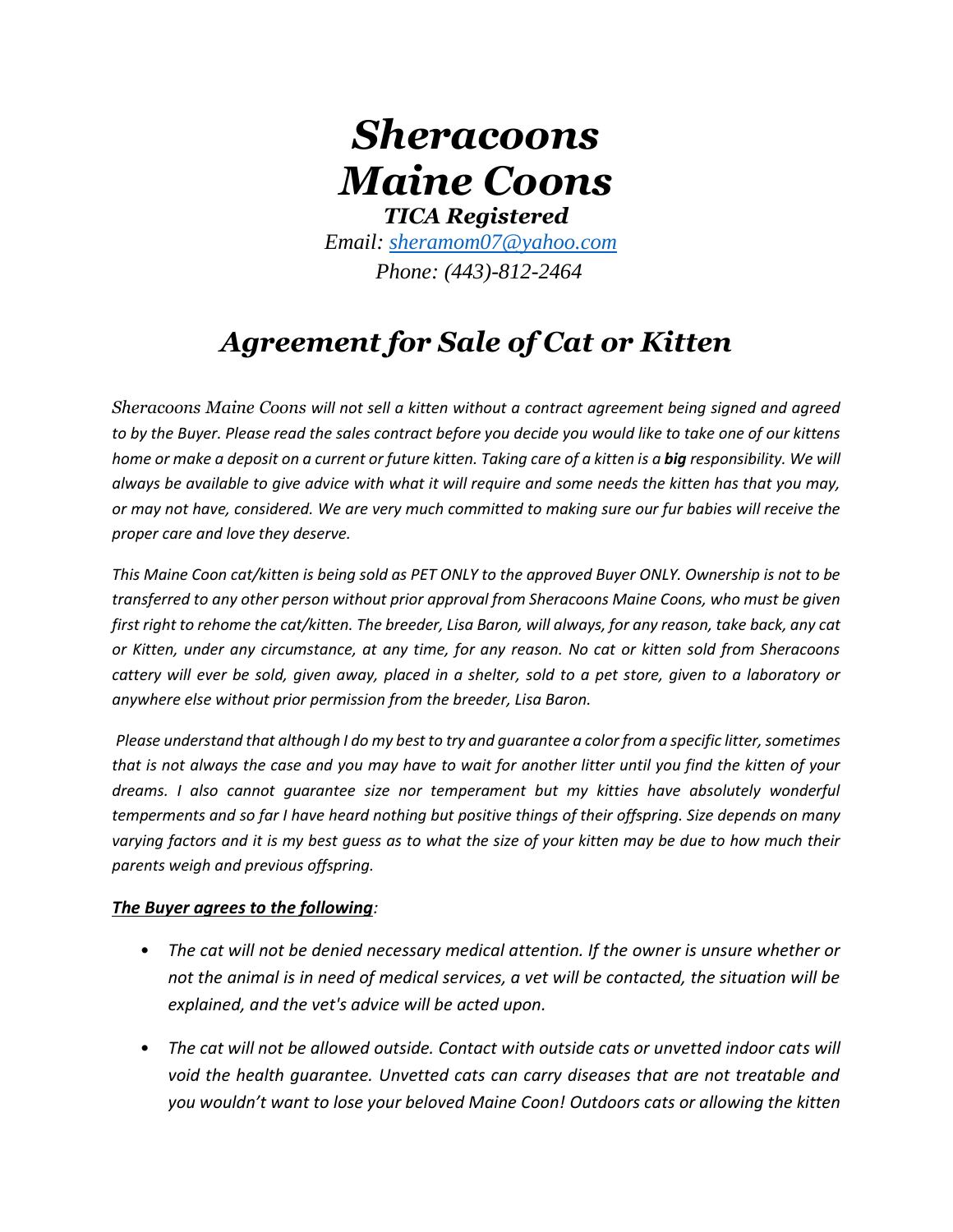*outdoors before it has been fully vaccinated exposes them to panleukopenia, a deadly virus for which their no treatment.* 

- *The cat will not be declawed, as this is an inhumane and unnecessary act. Cats can be taught not to claw furniture.*
- *The cat will receive frequent and kind human attention and not be neglected or mistreated. Maine Coons love attention!*
- *If for any reason you cannot retain ownership of the cat/kitten, the Breeder will be contacted to take back the cat/kitten. If breeder finds out kitten has been sold or rehomed without first being offered to the breeder a fine of \$2500 will be due the breeder within 30 days.*

*No cat/kitten from this cattery may be sold or given to an animal shelter, a pet store, abandoned, or given to a laboratory!!*

- *Kittens and cats purchased from Sheracoons Maine Coons are expected to be altered at 7 to 9 months (or earlier) for females, and 8 to 11 months (or earlier) for males at the expense of the Buyer.*
	- *At NO time are any Sheracoons Maine Coon kittens to be used for breeding without express written/registered consent of Sheracoons Maine Coons. If we find that any cats or kittens have been sold, or are intentionally, or unintentionally, being bred, the Buyer of said animal will pay the full breeding right fee according to that specific litter, and then again for each time breeding occurs. The fees are as following: \$2000 for each breeding, plus \$1500 for each kitten born, whether they are full blood or mixed. Sheracoons Maine Coons retains the rights to take legal action to receive these fees if not paid in full within 30 days of finding a cat or kitten has been sold or bred. All legal fees will be at the expense of the Buyer of the kitten or cat purchased from Sheracoons Maine Coons.*
	- *Registration Papers will be given upon proof of neutering or spaying of the kitten by a licensed veterinarian.*

*To the best of our knowledge, our kittens are free of genetic defects at the time of sale and copies of the veterinary records/shots will be sent home with the Buyer as well as a veterinary health certificate from our veterinarian. Parents are tested for HCM, SMA, PK Def, PKD, FELV/FIV*

*Vaccinations: If the cat is exposed to cats who are being shown, and/or cats new to the household, we recommend it be vaccinated with a booster vaccine at six-month intervals. Cats who are not exposed to at-risk cats may otherwise be vaccinated yearly. We strongly recommend you do not let your kitten*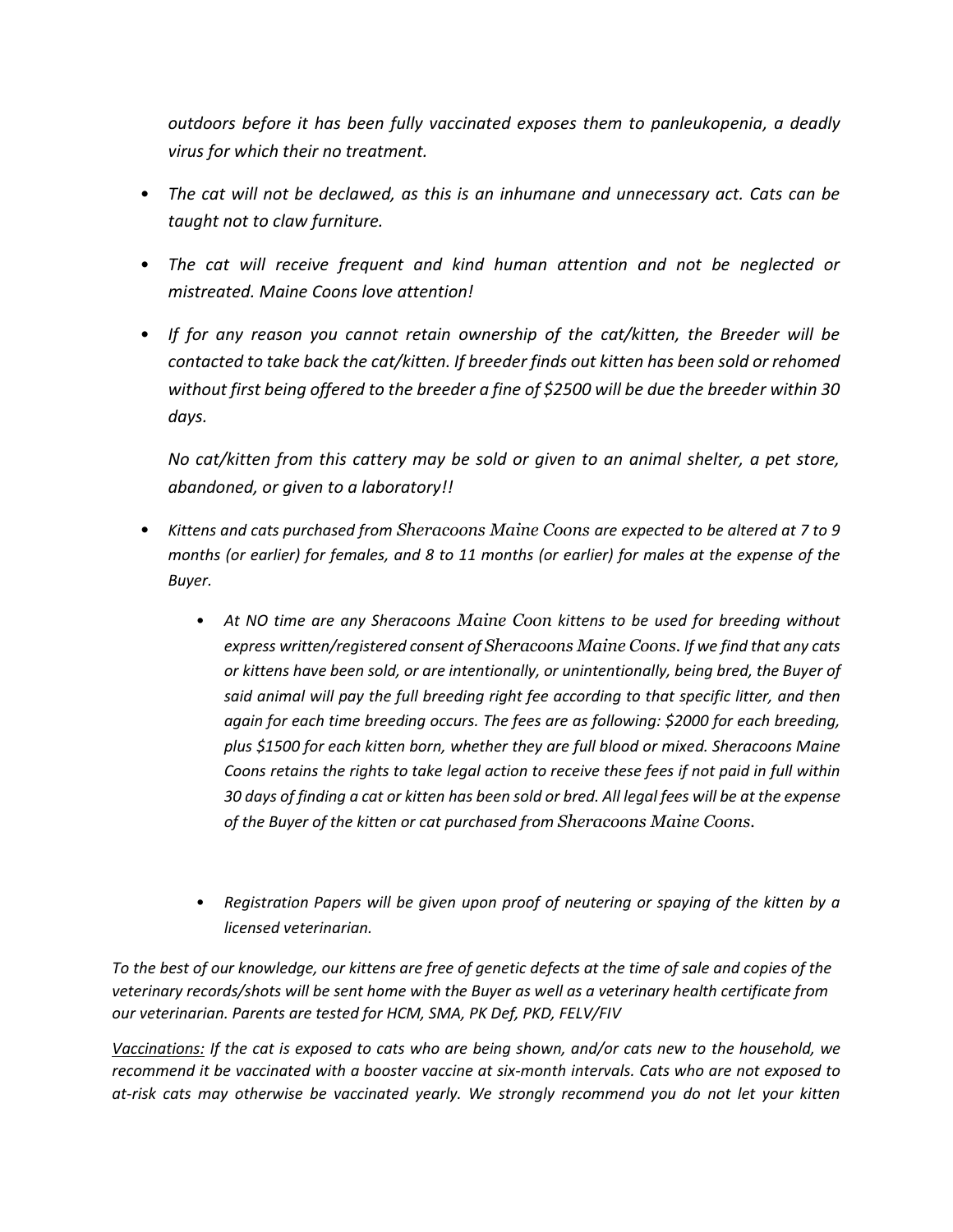*associate with any outdoor cats or unvetted indoor cats. Cats can easily transmit the very common coronavirus (similar to the human cold) and in some 5% of cats, this virus can mutate into FIP, which is currently incurable. We have every visitor wash their hands before interacting with our cats for the cat's and kitten's safety.We recommend giving only the core vaccines which are the FVRCP and rabies vaccines and spacing out vaccines, not giving more then 1 vaccine at a time as this can be a lot on your kitten or cats immune system and cause a vaccine reaction. We do not recommend the Feline Lukemia vaccine as there have been known to be severe side effects with it.*

*Health Guarantee: Our health guarantee covers viral and bacterial diseases for 3 days after Buyer receives the kitten. In order to qualify for this guarantee, the kitten must be examined by a licensed veterinarian within 72 hours after delivery or pick up (except Sundays and holidays). If during this time your cat/kitten seems ill, it should be examined by your veterinarian. If the vet feels that the animal is ill and that the illness was present prior to sale, the Breeder should be contacted at once, before any major treatment has begun (except in emergency situations). The Breeder will not reimburse for any vet care. No refunds of any kind are given. All veterinarian fees are the sole responsibility of the buyer. In case of illness, the Breeder must be notified immediately by phone, or this guarantee is null and void. The kitten is guaranteed free from life threatening genetic defects for 1 year from date of sale. A statement from a veterinarian is required for proof of any serious genetic issue or a necropsy. The guarantee will be free replacement of a similar kitten.*

*When you bring home your new kitten it is not adviseable to allow them to interact with other animals immediately. They should be quarantined for a period of time until they are used to your home and a slow introduction is always recommended. Animals stress when going to their new home. It is a period of huge change for them.* 

*If your kitten is microchipped buyer agrees to allow breeder to be second point of contact for kitten or else if found not to be and something happens to kitten a fine of \$1500 will be assessed.* 

*Buyer agrees not to board kitten until kitten has completed series of core vaccines which include FVRCP and rabies vaccines. If kitten has been boarded before vaccines have been completed contract is voided.* 

Kittens may stress with the change of location, diet, etc. This could consist of sneezing, runny eyes, nose or possible diarrhea. This is not serious and should go away in a few days on its own. During the initial adjustment period kittens do best when confined to a quiet room with carrier, food/ water, & litter box easily accessible.

Gender determination of kittens can be difficult and mistaken at times. Seller is not responsible if the gender determination of kitten is incorrect.

Seller assumes no responsibility for this cat/kitten after it leaves the premises, and it then becomes the Buyers responsibility for all veterinary care, medical expenses, landlord disapproval, family disagreement, mortality, animal allergies, coccidiosis, internal and external parasites, fungus, or any other reason not specified in this document.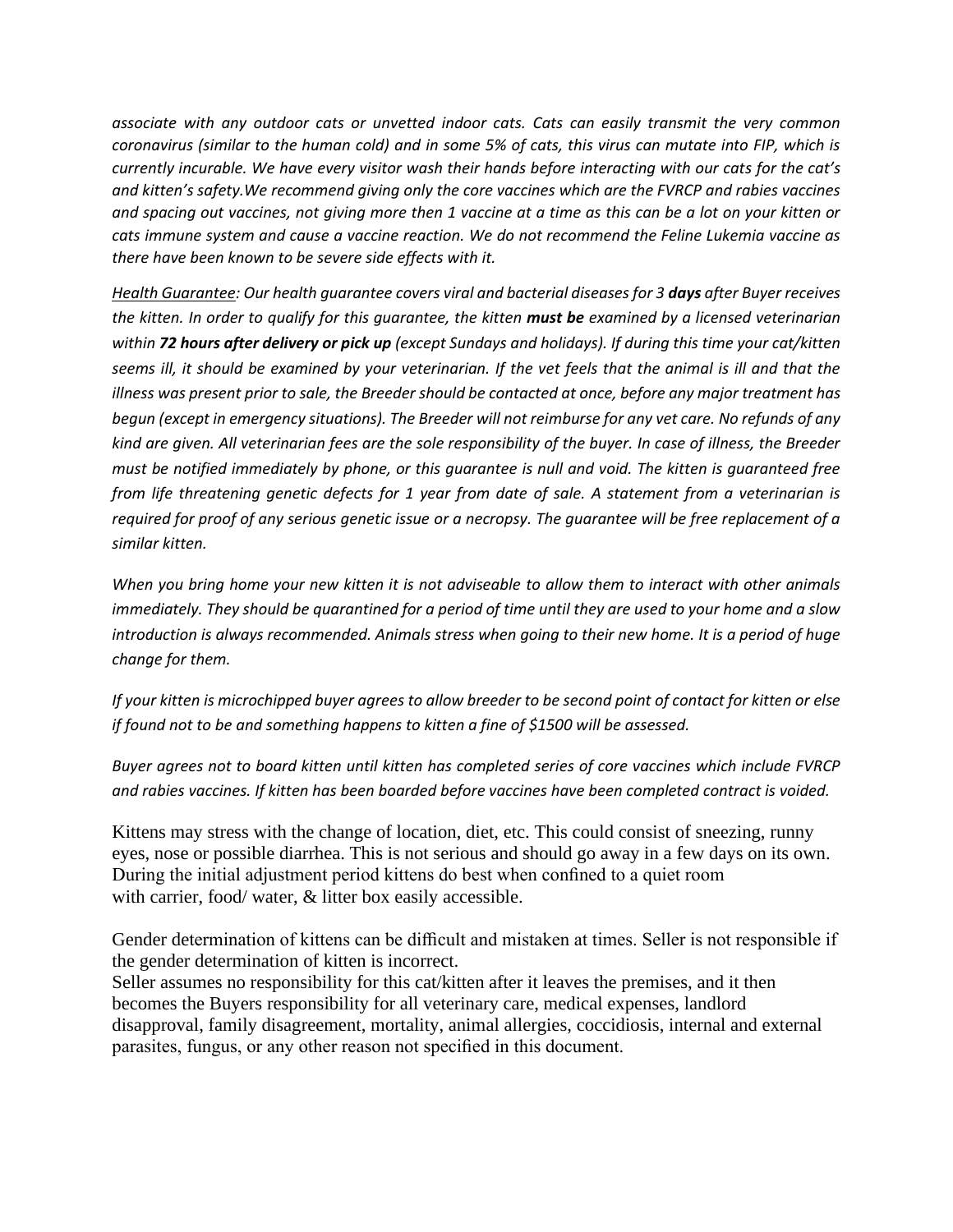To the best of Seller's knowledge, Buyer is receiving a healthy cat/kitten free from any serious genetic deficiencies. Since cat/kitten is a living animal, Breeder cannot guarantee a lifetime of health for this animal, nor that it will not contract some form of illness, fungus, virus, or parasites at some point in its lifetime. Therefore this cat/kitten is being sold "as is".

Your kitten has received his or her first two FVRCP vaccines and in some cases the full series and his or her rabies depending on the age. They have also been dewormed 3-4 times.

Remaining balance owed to be paid in cash due at the time of pick-up, (with the exception of pet nanny deliveries) or unless otherwise specified. ❖ Prior to the delivery of kitten/cat, Seller reserves the right, at any time and for any reason, to terminate or modify this contract. If Seller terminates sale, deposit will be refunded.

If for any reason Buyer does not take possession of cat/kitten by specified pick up date, ceases to reciprocate Seller's communication attempts, or becomes unreachable by Seller, the Seller reserves the right to sell cat/kitten to another approved home and no monies will be refunded. If buyer does a chargeback for any monies seller reserves the right to come claim back ownership of the kitten/cat immediately.

**Non Disparagement Agreement. No Negative Postings.** (I have never had a dissatisfied kitten owner – but just in case, we include this provision). I understand that if I have an issue or concern regarding my kitten, Sheracoons, , Lisa Baron, or in any way related to this contract or my purchase of a kitten, *my remedies are limited to binding arbitration*, as set forth above. I agree that *under no circumstances* will I utilize the internet, any form of social media, any written advertising, or speak to anyone, other than an arbitrator, my lawyer, or my vet, to express such concerns. I understand that the negative impact of such written statements, even if true, cannot be measured, and therefore agree to liquidated damages in the amount of \$500 per day for each day such negative statements posted by me or at my direction remain public. To be clear, I will never post any negative information (even if true) regarding my kitten, Sheracoons, Lisa Baron, or any matter related to this Contract.

*I will sign the contract/agreement when you either pick up the kitten or pay off the full amount due, which ensures the signing over of the rights of your kitten to you and confirming payment was made. Kitten may be paid for in full at any time and may go home at 12-14 weeks of age at my discretion.*

*Kittens are extremely susceptible to many serious viruses and can become very ill and It is for these reasons we state in or contract that you do not allow your kitten or cat outside except when transporting to the vet or else we cannot be held liable or responsible should they contract anything after leaving our cattery and this will void our health and genetic guarantee. Additionally, should you allow the exposure of other diseased cats this will also void our health guarantee as well.*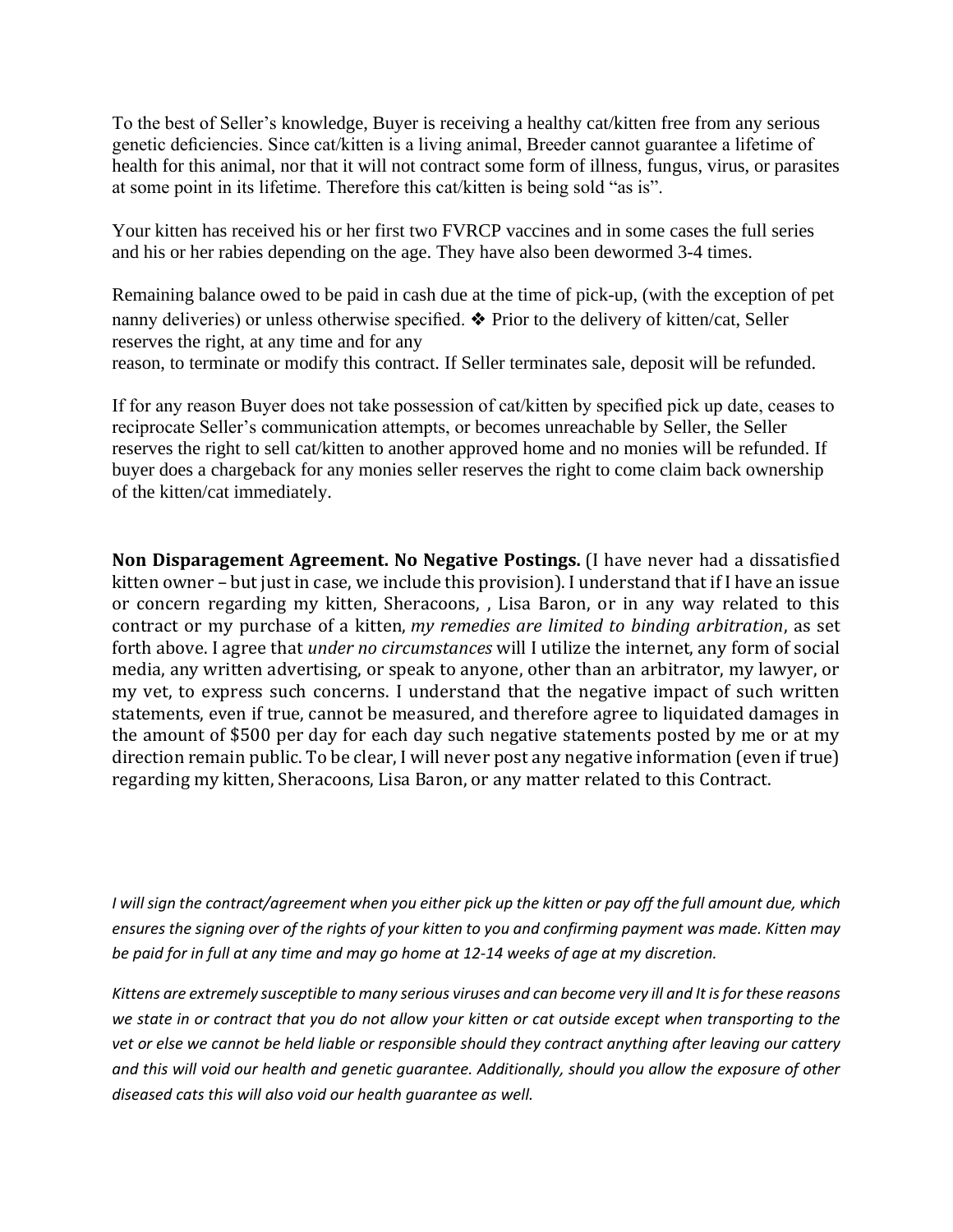*Kittens are 1800. Shaded kittens are \$2700 Retired Adults are \$900.00 They are sold as pet only and registered as such with TICA. Deposits are \$425. Deposits for retired adults are \$425.00*

| <b>Buyer:</b>               |                                                                                                                       |                |                                                                                                                                                                                                                                                                                                                                                                                                                  |  |
|-----------------------------|-----------------------------------------------------------------------------------------------------------------------|----------------|------------------------------------------------------------------------------------------------------------------------------------------------------------------------------------------------------------------------------------------------------------------------------------------------------------------------------------------------------------------------------------------------------------------|--|
| <b>Address:</b>             |                                                                                                                       |                |                                                                                                                                                                                                                                                                                                                                                                                                                  |  |
|                             |                                                                                                                       |                |                                                                                                                                                                                                                                                                                                                                                                                                                  |  |
| <b>Phone:</b>               |                                                                                                                       |                |                                                                                                                                                                                                                                                                                                                                                                                                                  |  |
|                             |                                                                                                                       |                | Email: Email:                                                                                                                                                                                                                                                                                                                                                                                                    |  |
|                             | <b>Breeder:</b>                                                                                                       |                | <b>Sheracoons Maine Coons</b>                                                                                                                                                                                                                                                                                                                                                                                    |  |
|                             |                                                                                                                       | Lisa Baron     |                                                                                                                                                                                                                                                                                                                                                                                                                  |  |
|                             |                                                                                                                       | (443)-812-2464 |                                                                                                                                                                                                                                                                                                                                                                                                                  |  |
| <b>Kitten Information:/</b> |                                                                                                                       |                |                                                                                                                                                                                                                                                                                                                                                                                                                  |  |
|                             |                                                                                                                       |                |                                                                                                                                                                                                                                                                                                                                                                                                                  |  |
|                             |                                                                                                                       |                |                                                                                                                                                                                                                                                                                                                                                                                                                  |  |
|                             | Birth Date                                                                                                            |                |                                                                                                                                                                                                                                                                                                                                                                                                                  |  |
| <b>SIRE</b>                 | <u> 1980 - Johann John Stone, mars and de film and de film and de film and de film and de film and de film and de</u> |                |                                                                                                                                                                                                                                                                                                                                                                                                                  |  |
| Damn                        |                                                                                                                       |                |                                                                                                                                                                                                                                                                                                                                                                                                                  |  |
|                             |                                                                                                                       |                |                                                                                                                                                                                                                                                                                                                                                                                                                  |  |
|                             | Total Price: \$425.00                                                                                                 |                |                                                                                                                                                                                                                                                                                                                                                                                                                  |  |
|                             | Non-Refundable Kitten Deposit\$ 425.00                                                                                |                |                                                                                                                                                                                                                                                                                                                                                                                                                  |  |
|                             | litter if he/she so chooses.                                                                                          |                | A \$425 total deposit is required upon choosing a particular kitten. Deposits are non-refundable<br>and will be applied toward the total price of the kitten. However, a deposit can be transferred to<br>another available kitten if the new choice is made before the previously chosen kitten reaches 8<br>weeks of age. The buyer can also wait for another litter to be born and will have the pick of that |  |
| Payment Method:             |                                                                                                                       |                | ________Cash _____Paypal Zell Venmo WE NO LONGER ACCEPT CHECKS! -                                                                                                                                                                                                                                                                                                                                                |  |
|                             | Forms of payment accepted: Paypal with a fee, zelle,, venmo                                                           |                |                                                                                                                                                                                                                                                                                                                                                                                                                  |  |

### *Buyer's Information*

*Paypal Information: Paypal charges a \$14 fee so please add this fee when paying the holding fee of \$425 by paypal. Paypal information is [tryingfornumber7@verizon.net](mailto:tryingfornumber7@verizon.net)*